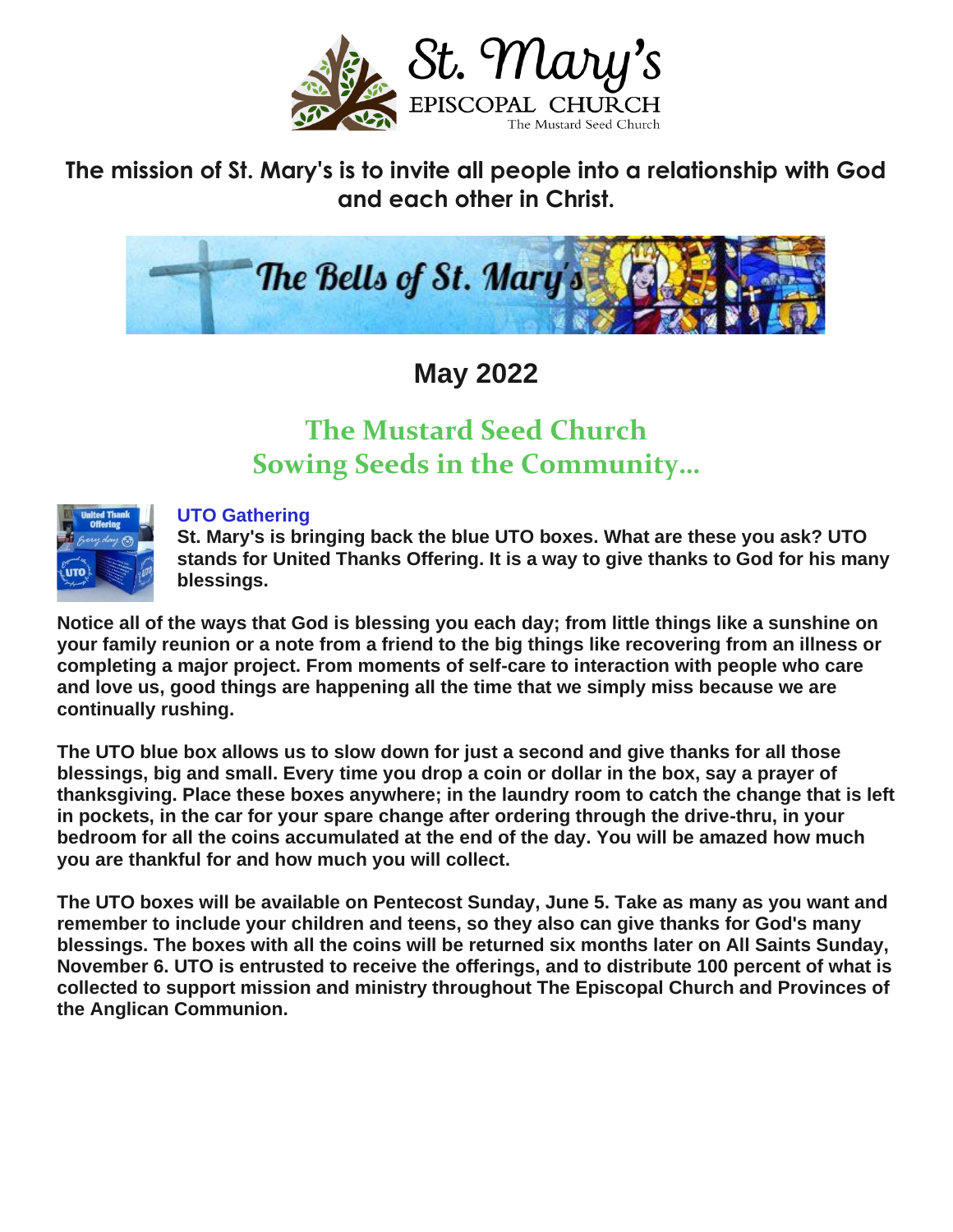# **Parish Dinner**



**Our next Parish dinner will be Wednesday, May 18th, at 6:00 p.m. Marvin Miller will be making his famous Dutch Oven lasagna. There is a sign-up sheet in the Parish Hall for those who would like to bring sides or desserts.**

**Come join us for a wonderful meal, special time with friends, and a laugh or two. It won't be the same without you there.**

# **Honoring Our Military**

**Sunday, May 15th, is the last day to donate to the gift cards for our military personnel. All of these men have close connections to St. Mary's. Luis Cassells, the grandson of Marglet Arana, and Ricky Wallace served this congregation as acolytes. Shane Case is the son-in-law of Mary Stewart and John Brockway is the nephew of AJ and Dani Mikel. Brandon Davidson served with Colleen Matocha's husband. Christopher Koole is the nephew of Theresa Crawford, the newest member to our congregation.**

**You can place donations in the offering plate on Sundays, bring or mail your donation to the church office. or donate through PayPal on our website. Notes thanking them and their families for their service would also be appreciated.**

**During these uncertain times, these men and their families need to know they are not forgotten. Give what you can for those who give so much and continue to pray for them.**

# **Workday**

**Dan Roddy, our Junior Warden, has rescheduled a workday for St. Mary's on Saturday, May 21, from 8:00 a.m. to noon. Donuts, pigs in the blanket, coffee, juice, milk and water will be served before the work begins.**

**Many hands make light work! Wear something comfortable that you're not afraid to get dirty in. It shouldn't take long for us to get the church looking spic and span.**



# **Bishop Monterroso is Coming**

**Bishop Monterroso will be celebrating the Holy Eucharist at St. Mary's on Sunday, June 12, at 9:00 a.m. If you or anyone you know would like to be confirmed, received, or baptized during this service, please let Father Paul know.**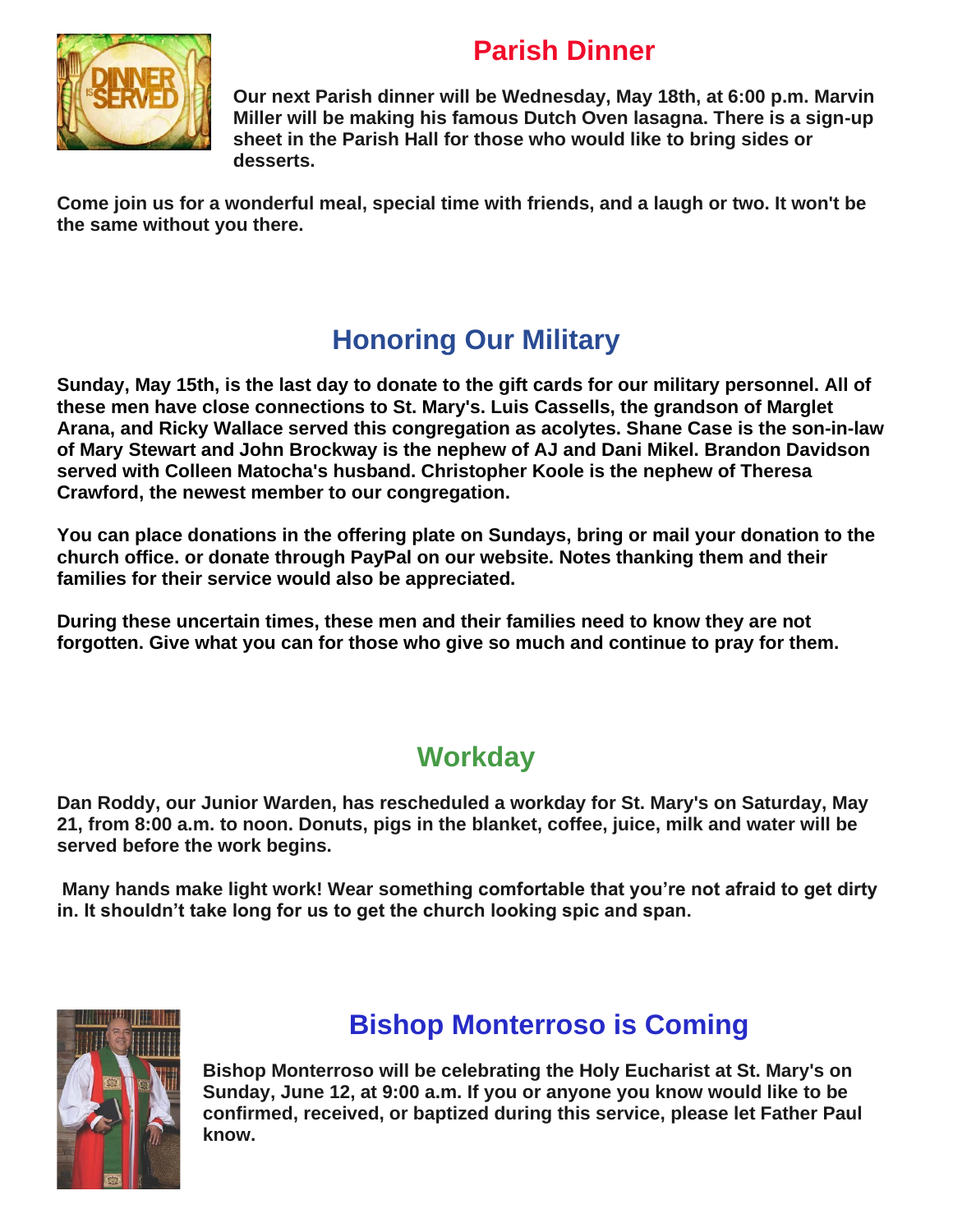# **Confirmation Classes**

**Confirmation is the sacramental rite in which the candidates express a mature commitment to Christ, make a public affirmation of their faith, recommit themselves to the responsibilities of their baptism, and receive strength from the Holy Spirit through prayer and the laying on of hands by a bishop. (Book of Common Prayer)**

**The Reverend Paul Wehner will conduct 4 confirmation classes for those who are interested in being confirmed. The four classes will be after hospitality and fellowship on the following Sundays; May8, May 15, May 29, and June 5.**

### **Worship Leaders**

**With summer coming on, the availability of parishioners to serve as worship leaders will be limited. If you are able to help on the altar guild, as a lector or leader of the Prayers of the People, as an acolyte, as an usher, or as a Chalice bearer, let Dani know.**

**Each person who serves is a special and vital part of the worship service. Please consider serving. St. Mary's needs you.**

## **Pentecost Sunday**

**Sunday, June 5, is Pentecost Sunday. This is the Sunday we celebrate the coming of the Holy Spirit to the Apostles and earlier followers of Jesus. Remember to wear red to church that day.**







#### **4th of July Picnic**

**Mark your calendars for our picnic celebrating the 4th of July on Sunday, July 3rd, following the service. Hamburgers and hotdogs and all the fixin's will be served. There will be a water slide for all ages along with outdoor games. Bring your chairs, your appetite, towels, bathing suits, and any games as we celebrate our nation's freedom together as a church family. Since the picnic begins after church, you can dress casually for the service. No need to go home and change.**

**If you have a canopy we can use that day, please let Dani, Gwynne, or Father Paul know. COME ON LET'S CELEBRATE!!!**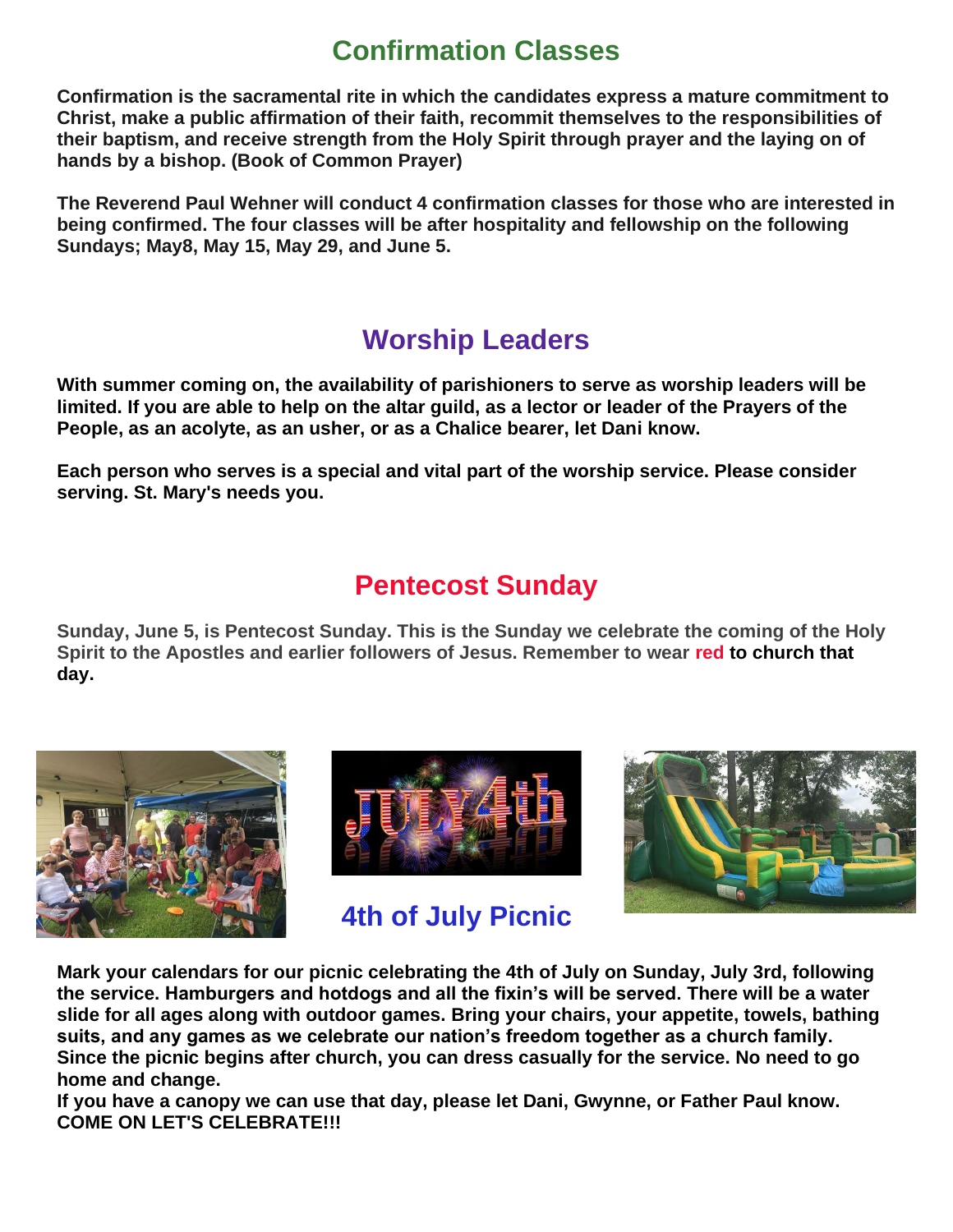#### **Message from Marvin Miller**

#### **\* Leadership Without Words**

 **From 1949 to 1958 Pee Wee Reese was captain of baseball's Dodgers. Named not for his size, but for playing marbles as a kid with a pee-wee shooter. He was a great shortstop, a daring base runner, and a superb clutch hitter.**

 **He was an eight-time All Star and sparked the Dodgers to seven National League pennants. He fielded the final ground ball in Brooklyn's first World Series championship in 1955. He never earned more than \$35,000 playing the game he loved.**

 **During his total of sixteen years on the field for the Dodgers, Reese was respected as a person as well as a ballplayer. His fellow Dodgers called him simply "The Captain" and deferred to his judgment on many matters.**

 **He wasn't good at speeches. His leadership came from inner confidence, integrity, and consistency. His manner had the unpretentious effect of causing people to trust and follow him.**

 **Just back from a three-year stint in the Navy during World War II, Reese had helped win a war against racial intolerance in Europe and was destined to be caught up in fighting the same injustices in his own country.**

 **His team decided to break the barrier against black players by bringing up a young player named Jackie Robinson. Some of the Dodger players began circulating a petition in the clubhouse to protest the plan. The petition said in effect that the players signing it wouldn't play on a team with a black man.**

 **Confident that Reese would sign it because he was a Southerner, it was shoved under his nose. "I'm not signing!" he said, and the petition died.**

 **Robinson was with the team for spring training in 1947. Before a game in Cincinnati just across the river from Reese's native Kentucky, the ugliness was intense. Fans in the stands joined players in the opposing dugout to shout racial slurs at the black man taking infield practice at second base.**

 **Pee Wee Reese raised his arm to halt the team's warm up. He walked from his shortstop position to second base and put his arm around Jackie Robinson's shoulders.**

 **That event is viewed as a turning point in the history of baseball. By extension, it was also a major blow against racism in American society.**

 **Robinson recalled: "Pee Wee kind of sensed the sort of hopeless, dead feeling in me and came over and stood beside me for a while."**

 **"He didn't say a word, but he looked over at the chaps who were yelling at me . . . and just stared. He was standing by me. I could tell you that."**

 **Sometimes you don't need to say anything to lead. Just be there. Stand for what you know is right. There is an eloquence in actions that words can't equal.**

**~ The Author of the story is Rubel Shelly who preached for the Family of God Church at Woodmont Hills in Nashville, TN.**

#### **No Newsletter in June**

**There will be no newsletter in June and possibly July. Emails will be sent out periodically to all parishioners with important information and upcoming events. If you receive an email from St. Mary's, please open it. For those who do not have an email address, you will be notified by mail or telephone.**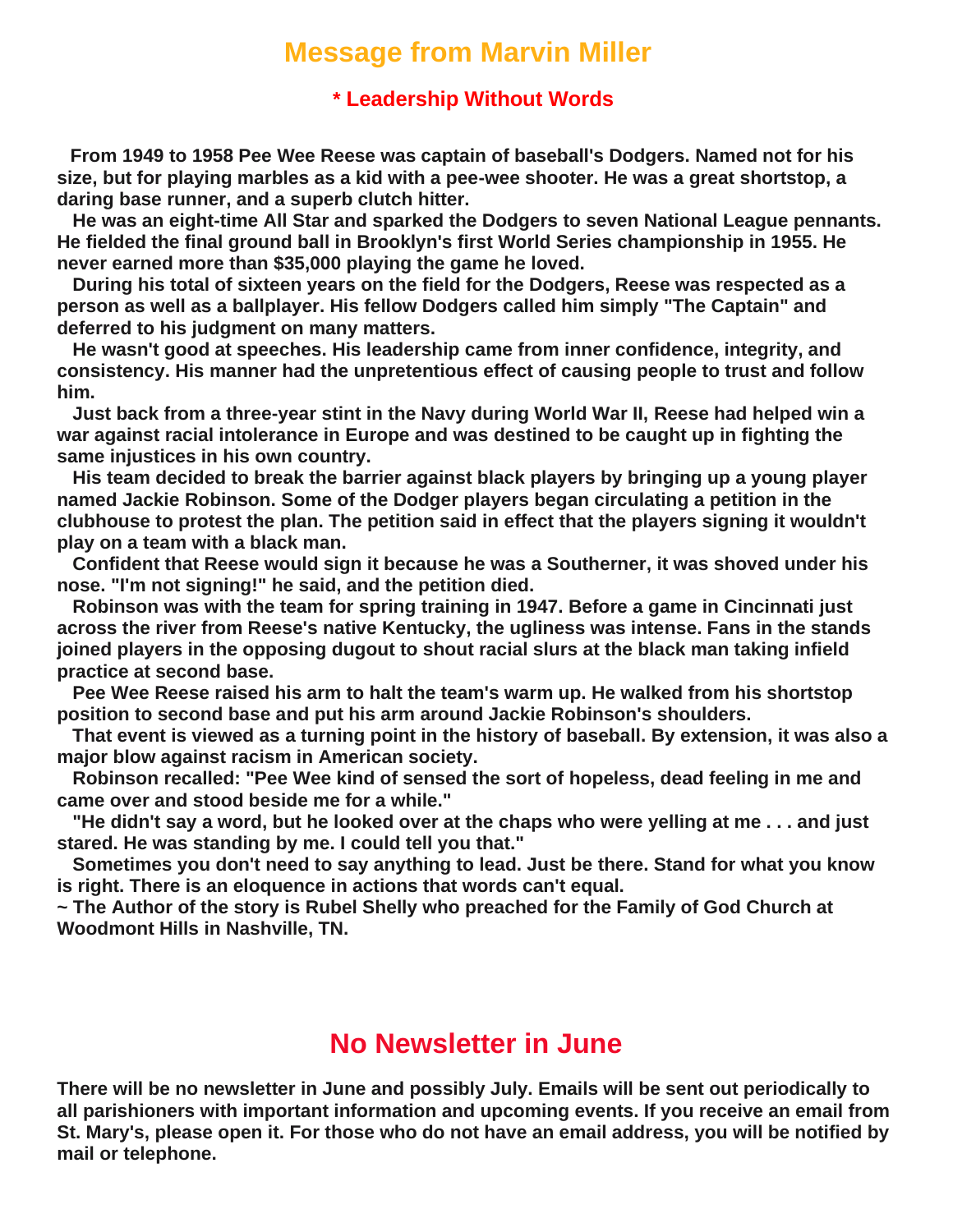# **Calendar of Upcoming Events and Services**

**On St. Mary's website under the "Calendar" tap there are events and services under each month. The calendar is kept up to date and edited as new events and services are added. If you click on the event or service, more details will pop up. Our website is [stmaryswestcolumbia.com.](http://stmaryswestcolumbia.com/)**



# **Community Assistance**

**During April, the committee approved funds for 1 family's electric bill and partial rent.**

**If you know of anyone needing assistance, please contact Tracy Lane or Jackie Walker.**



# **2022 Flower sign up**

**The forms to sign up for 2021 flower offerings are in the Narthex. Please stop by and sign up to honor or celebrate special days in your life. The cost is \$50, to be paid in advance.**

**For more information call the church office at 979-345-3456.**



# **In April**

**Kendy Hankins was inducted into the National Junior Honor Society at Bay City Junior High. Her 7th grade soccer team is undefeated.**

**Shyanne Roddy passed all her Texas required tests and is now a Texas certified teacher.**

**Ally Lane will be working at Talos Energy as an accounting intern doing things like balance sheet reconciliation, creation and interpretation of financial reports and journal entries. In the spring, she will intern for BKD CPA and Advisory Firm working on tax related issues ranging from individual tax returns to large corporations to international tax.**

**Aaron Mikel will intern this summer at Mitsubishi Cement Corporation in Lucerne Valley, California.**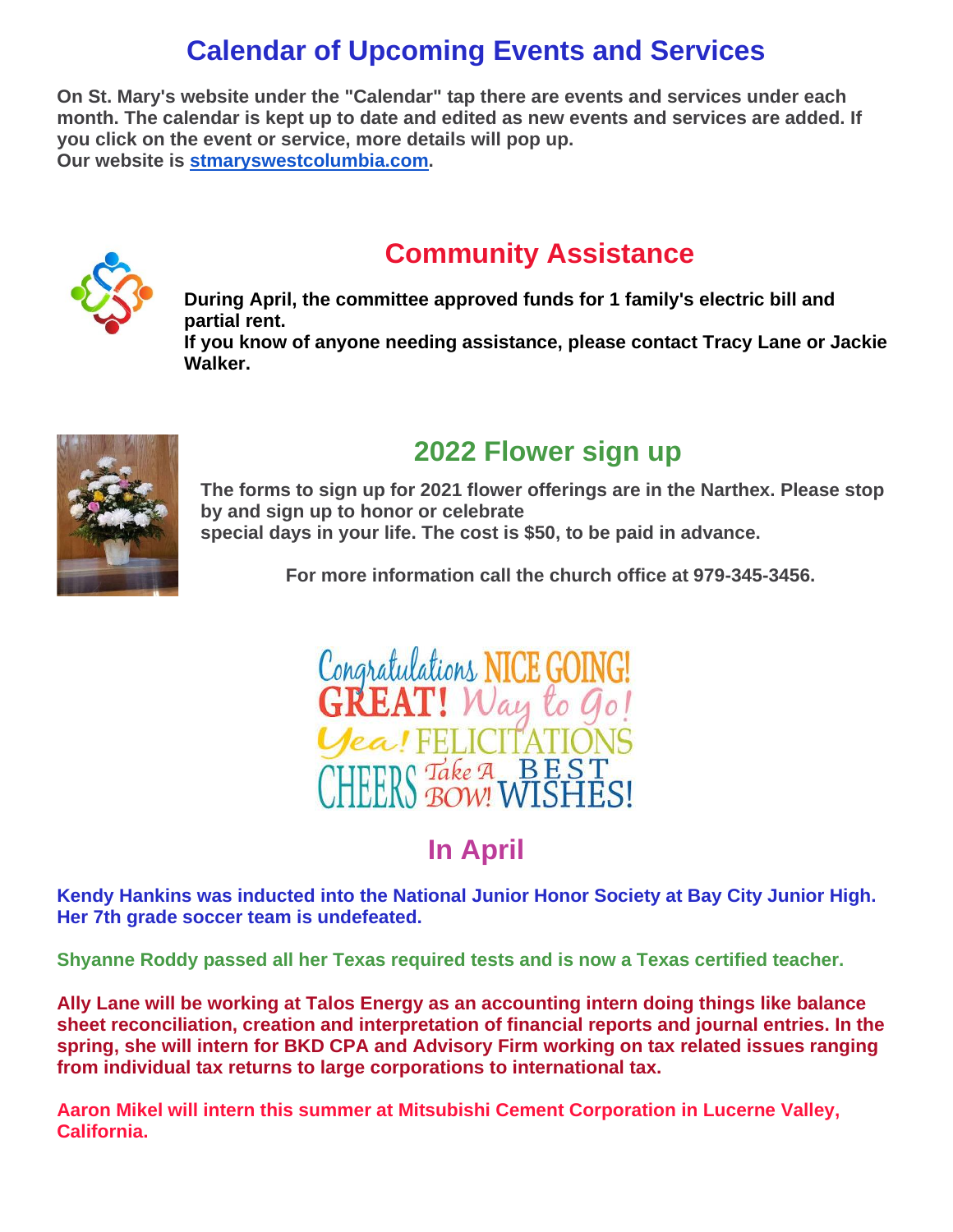

## **Don't Forget**

**Remember to keep your empty print cartridges for St. Mary's. All brands and types are welcomed. We have been turning in 10 cartridges a month, earning a \$20 credit. This greatly helps defray the cost of our office supplies.**

# **THANK YOU! THANK YOU! THANK YOU!**

#### **Special thanks and gratitude to**

- **Theata Miller, Sherry Wehner, Shyanne Roddy, Wade Roddy, Travis Prater, Tracy Lane, Gwynne Olson, Jackie Walker, Colleen Matocha, Dani Mikel, Bill Olson, AJ Mikel, Dan Roddy, Marvin Miller, Abigail Roddy, Trace Roddy, Haley Cantrell, Reesie Cantrell, Wendy Hankins, Kendy Hankins, Adam Schill, Brayze Schill, Jennifer Schill, and Braylee Schill for serving as Worship Leaders during the month of April and first of May.**
- **Dan Roddy, Donna Roddy, AJ Mikel, Dani Mikel, Jackie Walker, Bill Olson, Gwynne Olson and Father Paul Wehner for preparing the church and Parish Hall for Easter.**
- **Braylee Schill for making the palm crosses for Palm Sunday.**
- **The Schill family for providing the palms for Palm Sunday and especially Braylee and Brayze for delivering them to the church.**
- **Father Paul Wehner and Travis Prater for Ashes to Go.**
- **Travis Prater, Gwynne Olson, Tracy Lane, Dani Mikel, Madeline Roddy, and Father Paul Wehner for participating and representing St. Mary's in the joint Ash Wednesday with Bethel Presbyterian and Columbia United Methodist.**
- **Amber Prater for setting up the Livestreaming on our Facebook site, monitoring the feed during the service, and responding to those viewing on-line.**
- **Theata and Marvin Miller for providing treats for our April Hospitality and Fellowship.**
- **the vestry for providing the cake and goodies at Easter and the desserts for our April Parish Dinner.**
- **Dan Roddy, Donna Roddy, Jackie Walker, Dani Mikel, A.J. Mikel, Gwynne Olson and Bill Olson for running St. Mary's booth at the San Jacinto Festival.**
- **Theata Miller for stapling the service bulletins.**

**You are awesome, and St. Mary's greatly appreciates all you do.**

# **Thank You Cards**

**Dear St. Mary's,**

**Thank you so much for all the generous gifts. The candy was sweet and the snacks filling. The gift cards and money helped with both food and groceries for Kayla and I. Thank you for always supporting me through college with gifts of kindness. It is always comforting to know there are people back home who are cheering me on. Thank you,**

**Aaron Mikel**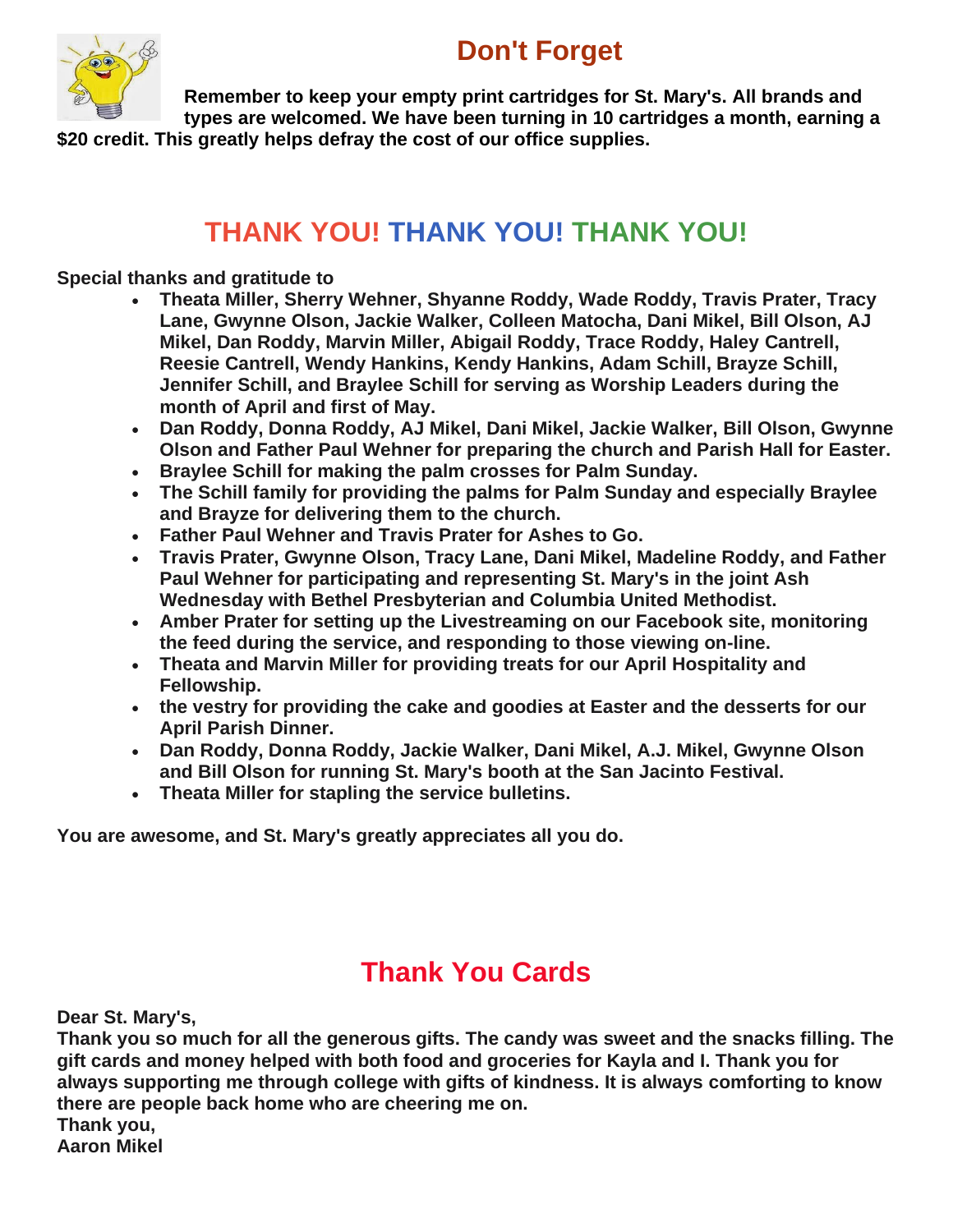# **Camp Allen Events**



**Needlepoint Retreats - June 6-10, September 12-16, and December 5-9 - Join fellow needlepointers for a three day, two night retreat.**

**Abundant Living - May 24-26 - Camp Allen and UTMB's Center for Spirituality of Aging invite you to this three day conference for seniors and caregivers. Learn from scholars, professors and doctors about this stage of life while enjoying music, nature walks, yoga, labyrinth walks and the gift of hospitality.**

**Summer Camp for Moms - July 14 - 16 - It's Mom's turn to come to camp for a weekend of relaxation, renewal and adventure. Activities include zip line, skeet shooting, horseback rides, aquatics, hiking, cooking classes, crafts, knitting, chick-flick movie night, women's speaker, and decadent dessert social.**

**Labor Day Family Camp - September 2 -4 - This is the perfect "back to school" family weekend with something for everyone. Activities include rock climbing, zip line, giant water slide, canoeing, swimming, horseback rides, family movie night, water inflatables, arts and crafts and more!**



# **Prayer Request**

**If you or someone you know is in need of prayer, please notify the office by email or phone. The prayer list will be updated each month, so if prayers need to continue for an individual person, please fill out a new card or let** 

**Dani know. Prayers for the sick and those in need are the joyful duty of the Christian community. Help us keep our parish prayer list current by notifying us of those in need of prayer and when those listed are no longer in need.**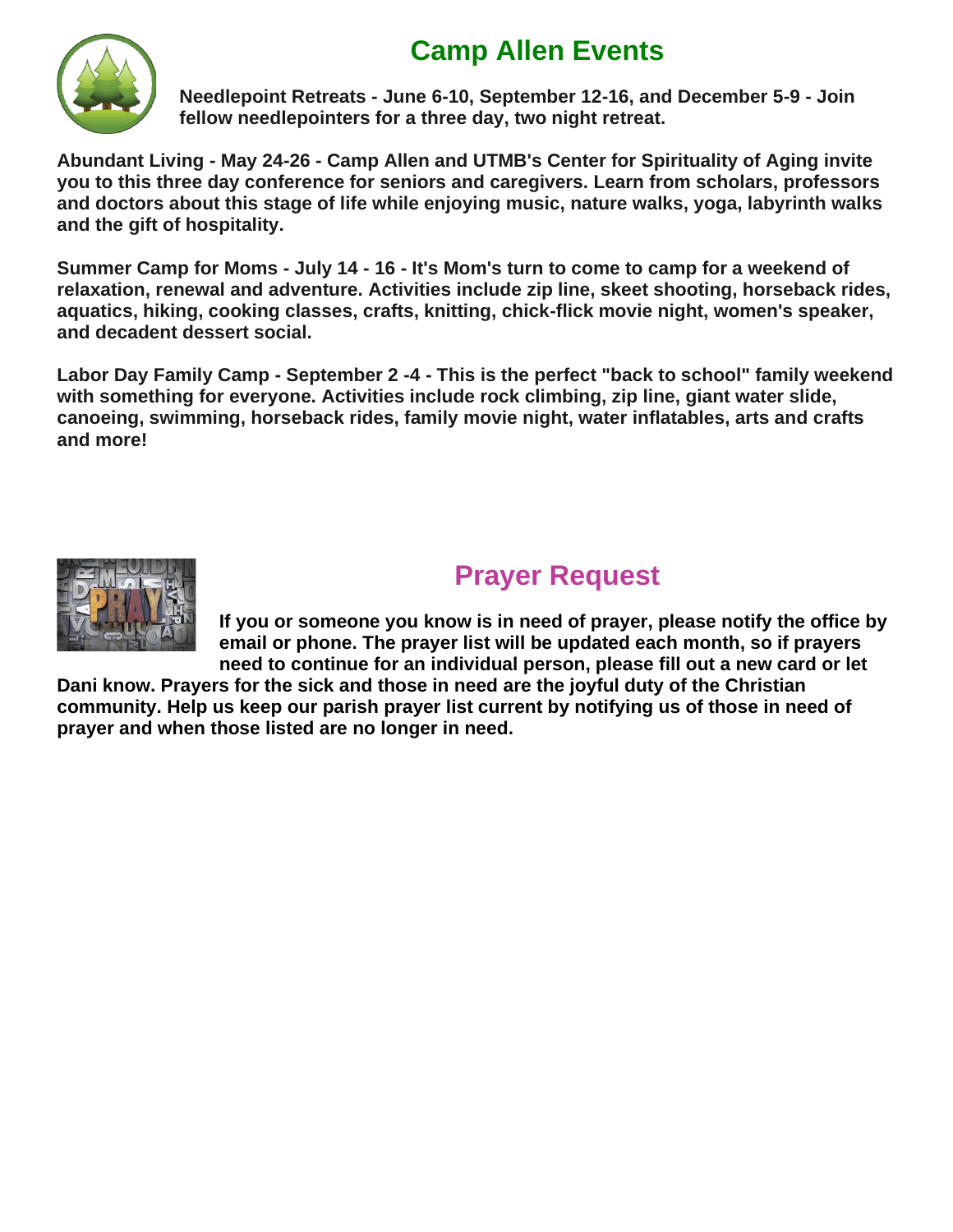### **Dates to Remember**

**Sunday services are streamed on St. Mary's Facebook Live at 9:00 a.m.**

- **May 1 - 15 - collecting donations honoring our military personnel**
- **May 1 - Sunday Service Holy Eucharist: Rite II (9:00 a.m.)celebrant - the Rev. Mark Crawford**
- **May 1 - Youth and Adult Sunday School (10:30 - 11:15 a.m.)**
- **May 8 - Mother's Day**
- **May 8 - Brotherhood (7:30 a.m.)**
- **May 8 -Sunday Service Holy Eucharist: Rite II (9:00 a.m.) celebrant - the Rev. Paul Wehner**
- **May 8 - Youth and Adult Sunday School (10:30 - 11:15 a.m.)**
- **May 8 - Confirmation Class (10:30 a.m.)**
- **May 15 - last day for donations honoring our military personnel**
- **May 15 - Sunday Service Holy Eucharist: Rite II (9:00a.m.) celebrant - the Rev. Paul Wehner**
- **May 15 - Youth and Adult Sunday School (10:30 - 11:15 a.m.)**
- **May 15 - Confirmation Class (10:30 a.m.)**
- **May 18 - Parish Dinner (6:00 p.m.)**
- **May 21 - Parish Workday (8:00 a.m. - noon)**
- **May 22 - Brotherhood (7:30 a.m.)**
- **May 22 - Sunday Service Holy Eucharist: Rite II (9:00 a.m.) celebrant - the Rev. Nan Doerr**
- **May 22 - Youth and Adult Sunday School (10:30 - 11:15 a.m.)**
- **May 24 - Vestry Meeting (5:30 - 7:30 p.m.)**
- **May 29- Sunday Service Holy Eucharist: Rite II (9:00 a.m.) celebrant - the Rev. Paul Wehner**
- **May 29 - Confirmation Class (10:30 a.m.)**
- **June 5 - Beginning of UTO Gathering**
- J**une 5 - Brotherhood (7:30 a.m.)**
- **June 5 - Pentecost Sunday Service Holy Eucharist: Rite II (9:00 a.m.) celebrant - the Rev. Paul Wehner wear red**
- **June 5 - Confirmation Class (10:30 a.m.)**
- **June 12 - Trinity Sunday Service Holy Eucharist: Rite II with Confirmation celebrant - Bishop Hector Monterroso - Bishop Assistant, Diocese of Texas The Reverend Paul Wehner reception and Vestry meeting following the service**
- **June 19 - Brotherhood (7:30 a.m.)**
- **June 19 - Sunday Service Holy Eucharist: Rite II (9:00 a.m.) celebrant - the Rev. Nan Doerr**
- **June 26 Sunday Holy Eucharist: Rite II (9:00 a.m.) celebrant - the Rev. Kellaura Johnson**